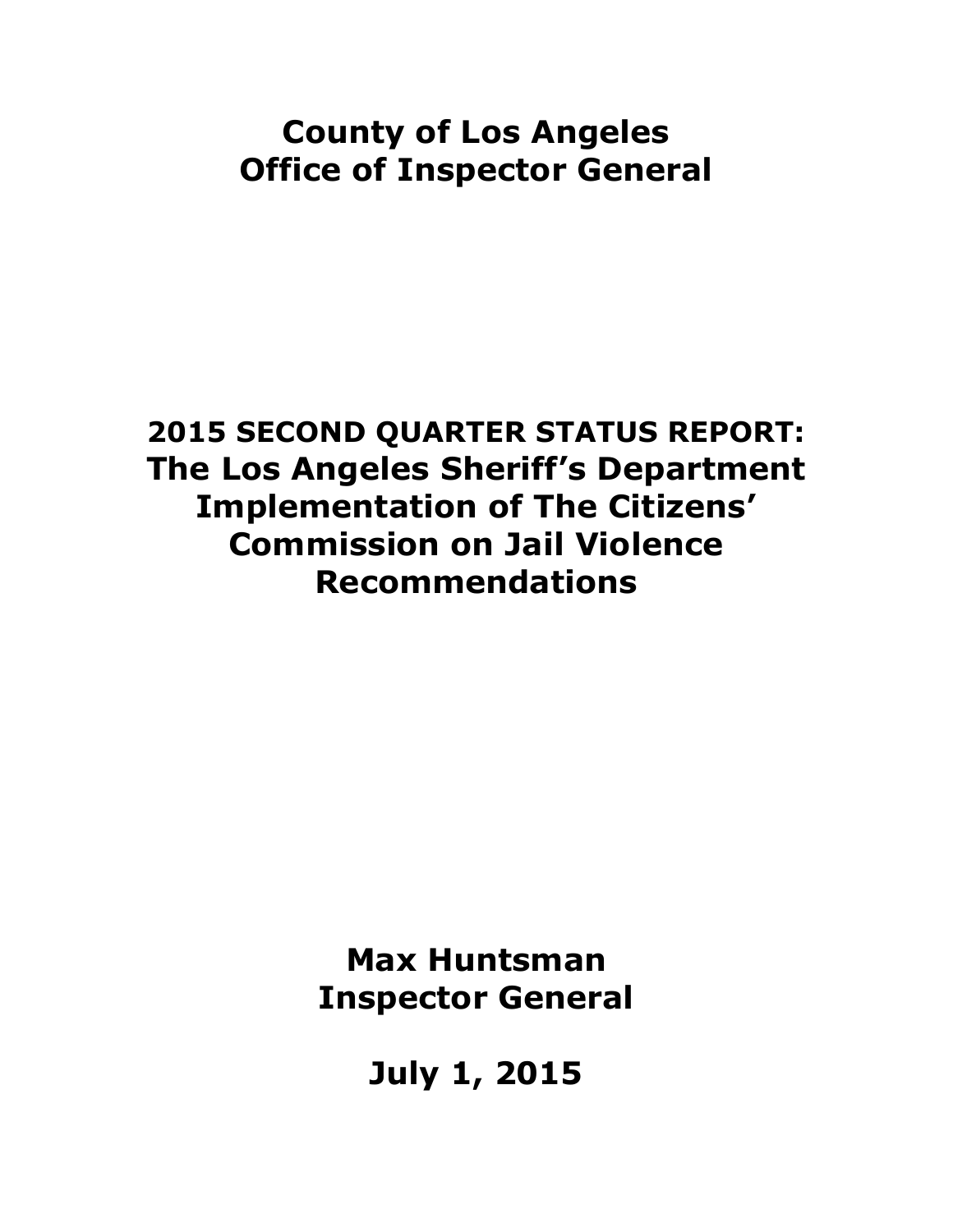# **2015 SECOND QUARTER STATUS REPORT July 1, 2015**

Since the Office of Inspector General's (OIG) *2015 First Quarter Status Report* on the Los Angeles County Sheriff's Department's (Department or LASD) implementation of the Citizen's Commission on Jail Violence (CCJV) recommendations was submitted on April 3, 2015, the Department has made progress in several areas. In this reporting period, the OIG conducted unannounced inspections and spoke with prisoners in every jail facility. OIG personnel met with Sheriff Jim McDonnell and his executive staff as well as unit and Custody Division commanders at Men's Central Jail (MCJ), Twin Towers Correctional Facility (TTCF), Inmate Reception Center (IRC), Century Regional Detention Facility (CRDF) and North County Correctional Facility (NCCF). The OIG met with personnel from Custody Support Services (CSS), Custody Training and Standards Bureau (CTSB), Data Systems Bureau (DSB), Internal Affairs Bureau (IAB) and Internal Monitoring, Performance Audits and Accountability Command (IMPAAC). The Department was accommodating in providing additional data and interviews when requested by the OIG.

This report provides updates on the implementation status of each CCJV recommendation that was "In progress" or "Partially implemented" at the end of the previous quarter. The following recommendations are all now "Implemented, additional monitoring required:"

> 5.2 ("The Department's Force Prevention Policy should be stressed in Academy training and reiterated in continuing Custody Division training")

> > 1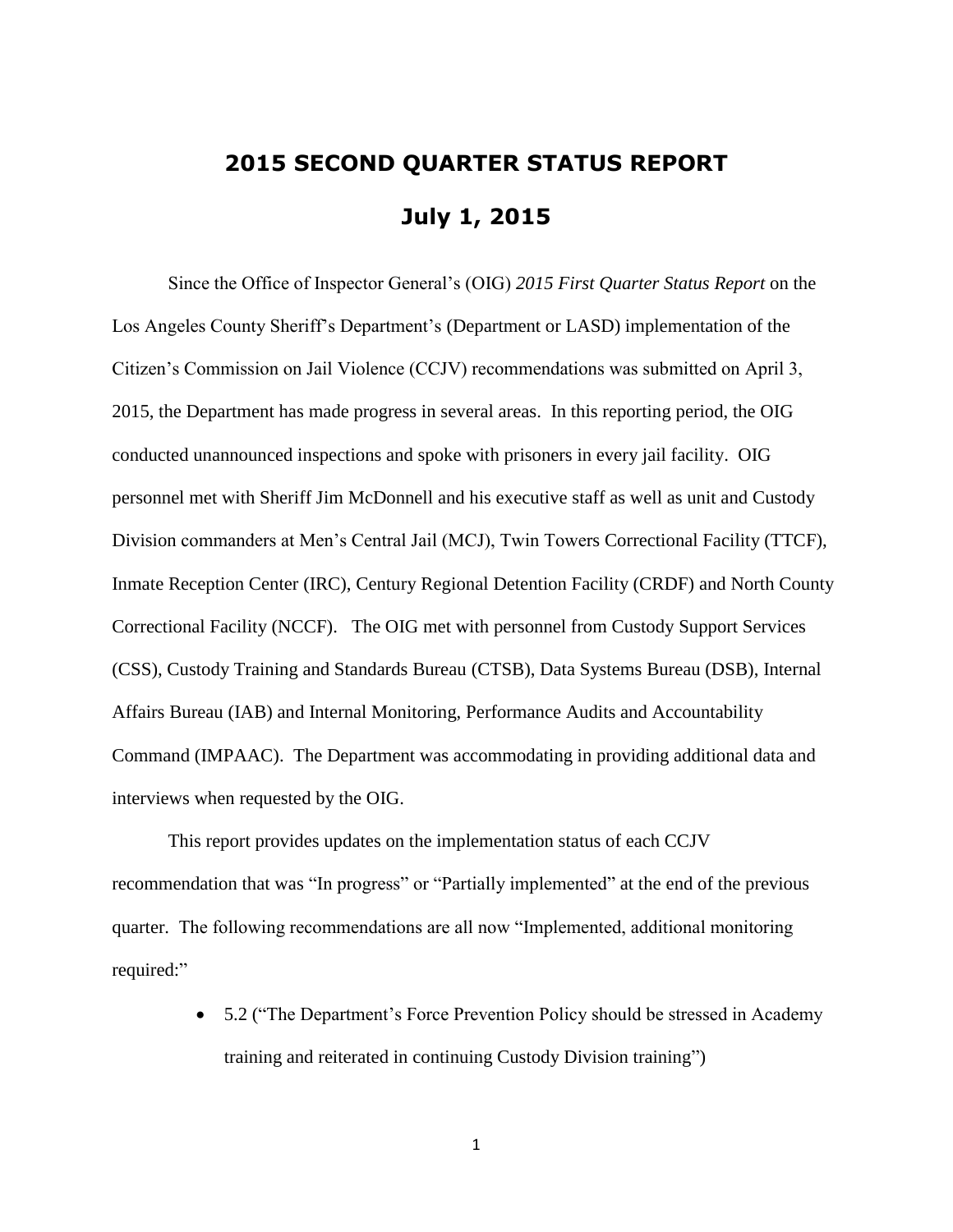- 5.3 ("The Department should enhance its ethics training and guidance in the Academy as well as in continuing Custody Division training")
- 5.8 ("LASD should discourage participation in destructive cliques")
- 6.3 ("Deputies and supervisors should receive significantly more Custody specific training overseen by the Department's Leadership and Training Division")
- 6.10 ("The Department should create a separate Custody Division with a professional workforce").

Recommendation 6.7 is now "Implemented" and requires no additional monitoring. The OIG respectfully submits its 2015 Second Quarter Status Report*.*

## **USE OF FORCE**

## **3.8 PPI and FAST should be replaced with a single, reliable and comprehensive data tracking system.**

### *Status: In progress, funding approved*

The Department reports that it remains on schedule to debut its Performance Recording and Monitoring System (PRMS) by its December 2016 target date.

### **3.12 The Department should purchase additional body scanners.**

#### *Status: In progress*

The Department reports that the Board's correctional consultants are conducting additional body scanner staffing and cost assessments, which the Department will utilize in determining the feasibility of operating additional scanners. The consultants are currently in the data collection phase of their analysis and expect to have the analysis completed by the third quarter of 2015.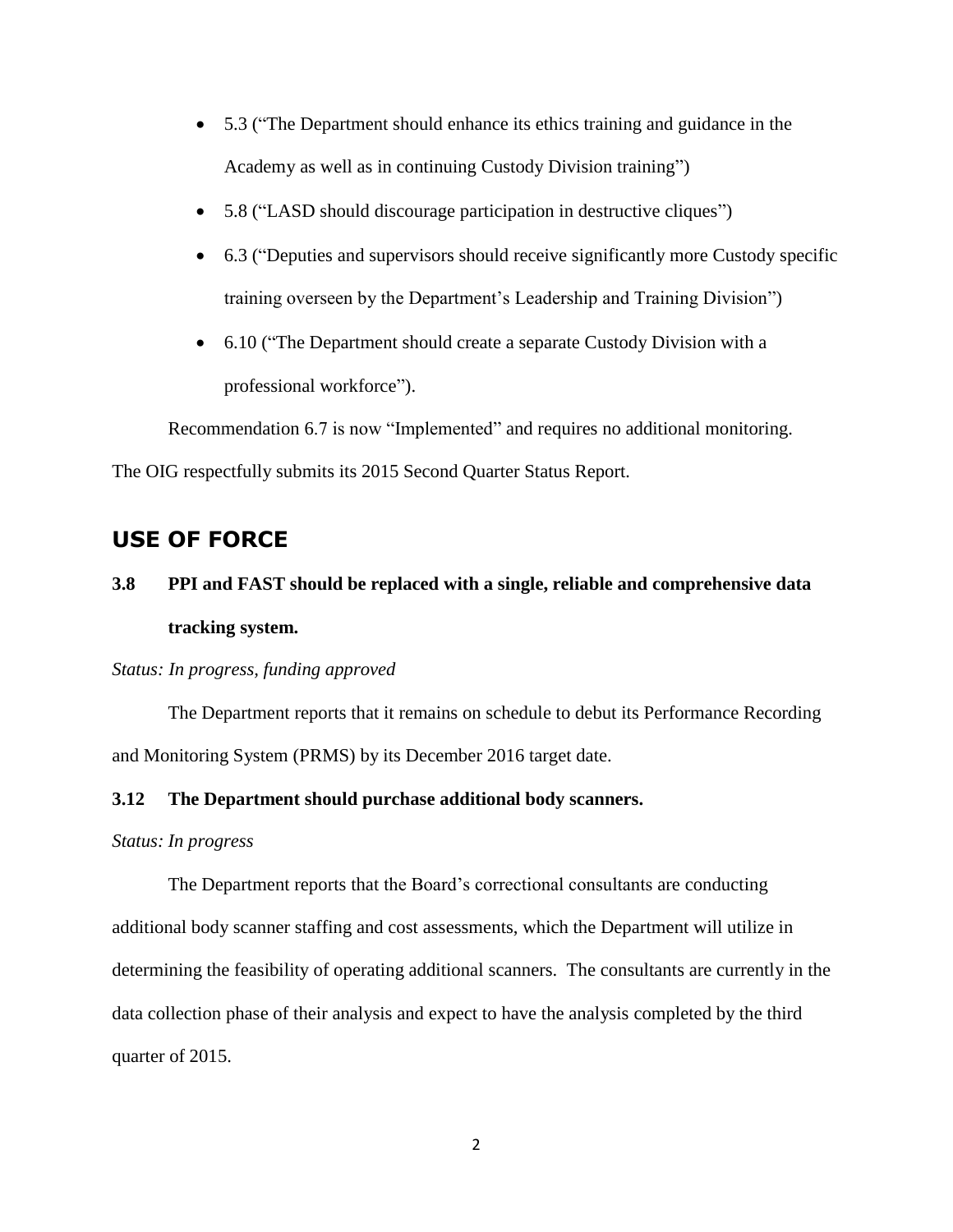### **MANAGEMENT**

## **4.11 Management should be assigned and allocated based on the unique size and needs of each facility.**

### *Status: In progress, funding approved*

The status of this recommendation remains unchanged since the OIG's *2015 First Quarter Status Report*.

### **4.12 LASD should create an Internal Audit and Inspection Division**

#### *Status: In progress, funding approved*

The IMPAAC reports that it hired a head compliance auditor who reported to work on May 11, 2015. To complete the IMPAAC's Phase II staffing, the Department reports it must fill one lieutenant, one sergeant and six law enforcement auditor vacancies. The Department reports that it will not activate the IMPAAC's Phase III staffing plan. Instead, those staffing resources will be allocated to meet Custody Division staffing mandates pursuant to *Rosas, et al. v. Baca* (Case No. CV 12-00428 DDP) (*Rosas*).

The IMPAAC reported that it has reviewed the *Rosas* Settlement Agreement, the DOJ Stipulated Agreement, and the *Johnson v. County of Los Angeles* (Case No. CV 08 – 03515 DDP (SHX)) Settlement Agreement and identified for each agreement areas that are appropriate for performance auditing. The unit's head compliance auditor has been tasked with the duty of implementing a formalized audit plan that identifies audit areas, audit cycles and includes review and oversight by the head compliance auditor.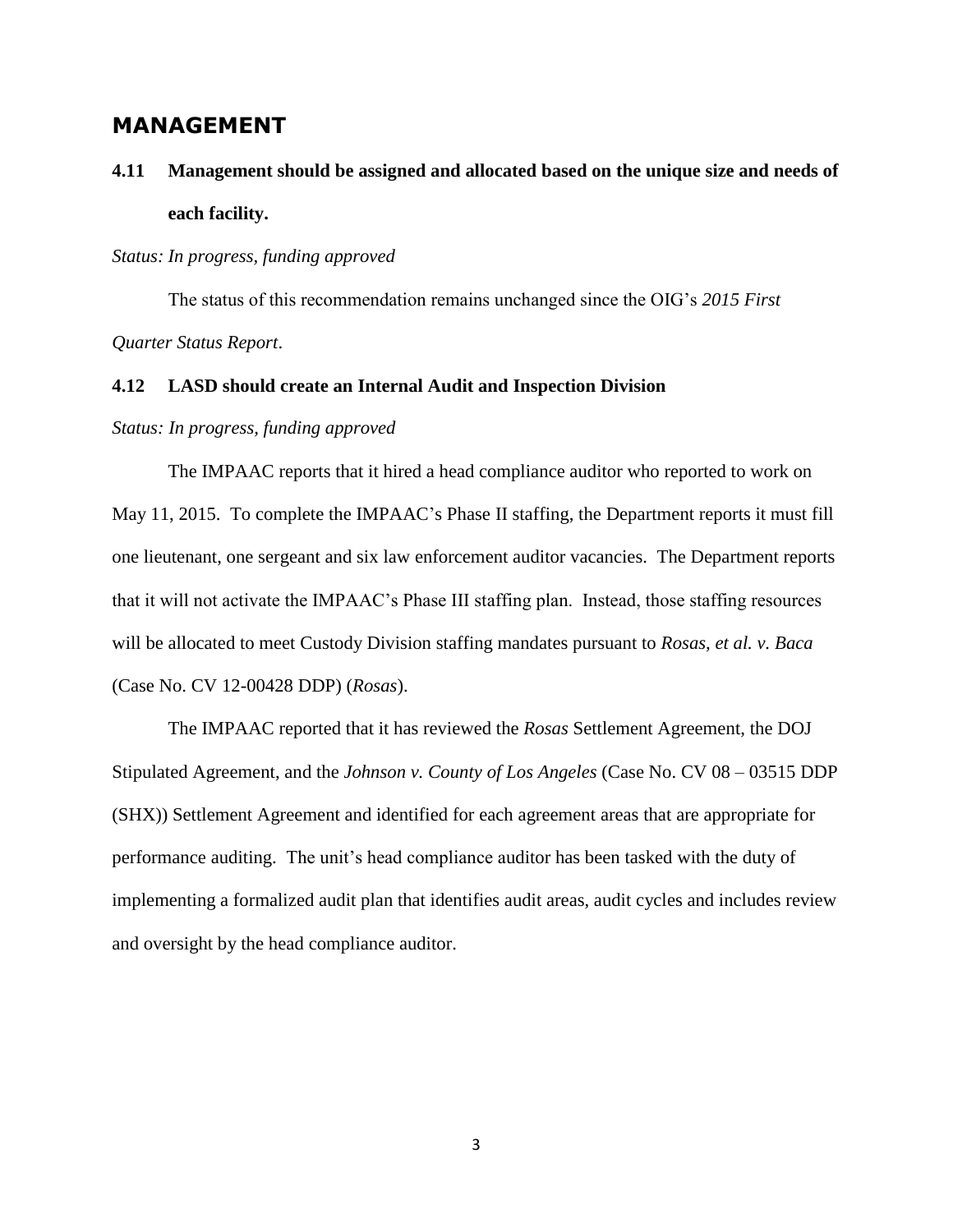## **CULTURE**

## **5.2 The Department's Force Prevention Policy should be stressed in Academy training and reiterated in continuing Custody Division training.**

### *Status: Implemented, additional monitoring required*

The Department reports that it has made its final revisions to the new annual training program, which include the following courses related to force prevention: a 32-hour De-Escalation and Verbal Resolution training course for all Deputies; a 16-hour Use of Force Investigations for Supervisors course for new sergeants and a similar 8-hour course for existing sergeants; an 8-hour Use of Force Policy training course for all staff; an 8-hour course on Identifying and Interacting with Mentally Ill Inmates for all deputies and custody assistants; an 8-hour First Aid and CPR Re-certification course for those who need re-certification; a 4-hour Facilitating and Oversight of Suicide Prevention training course for new hires and a 2-hour course for existing personnel; and restraint-based use of force training. The Department reports that it will begin implementing these trainings by July 1, 2015.

## **5.3 The Department should enhance its ethics training and guidance in the Academy as well as in continuing Custody Division training.**

*Status: Implemented, additional monitoring required*

The Department reports that the annual trainings discussed in Recommendation 5.2 will include a 4-hour Ethics course for all staff. The OIG will continue to monitor training attendance and curriculum.

### **5.8 LASD should discourage participation in destructive cliques.**

*Status: Implemented, additional monitoring required*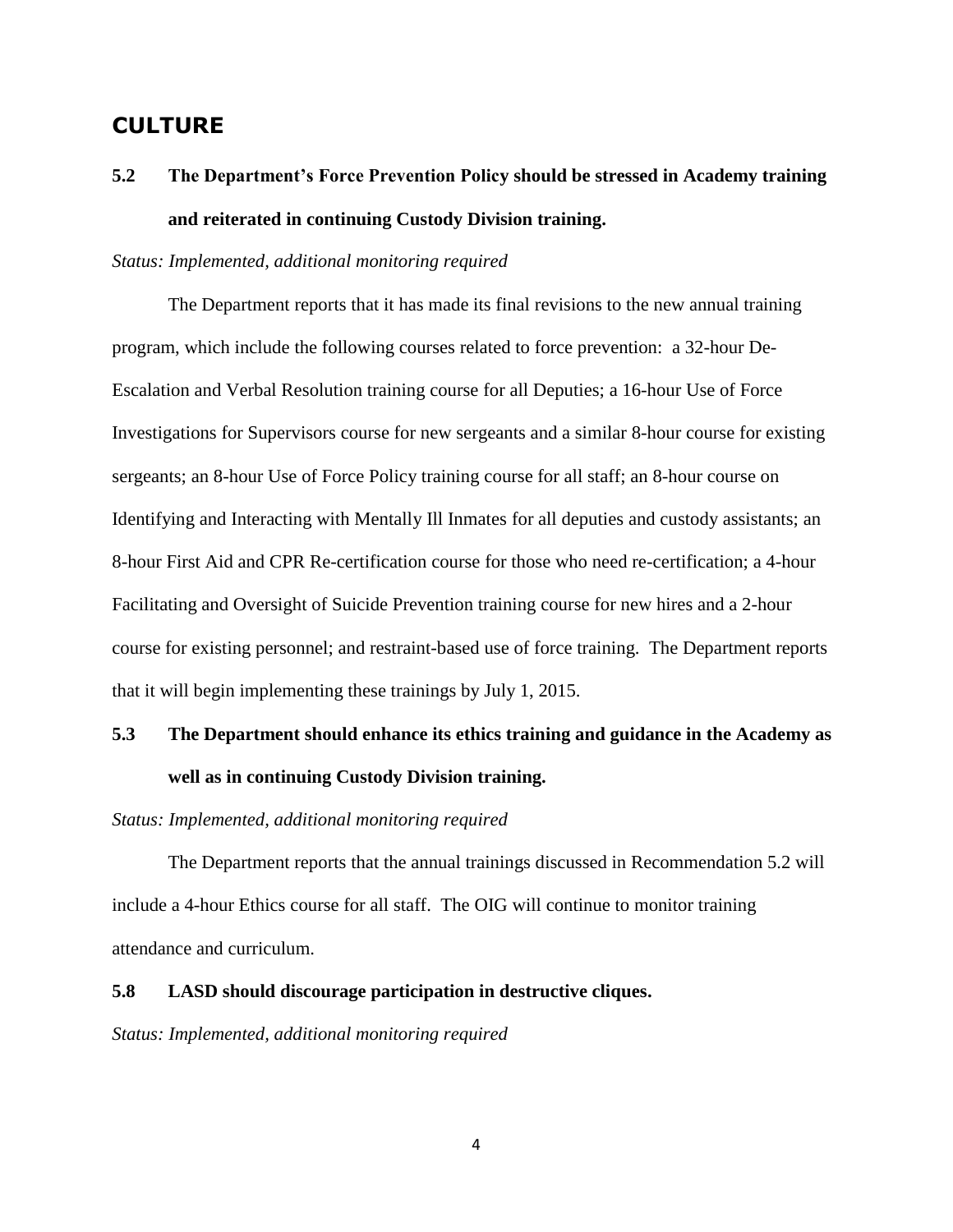The Department provided the OIG with a copy of the curriculum for its Values Based Decision-Making course, part of the Jail Operations Continuum six-week supplement to academy training, and OIG personnel observed the course on June 12, 2015. As part of the OIG's monitoring of the Department's efforts to discourage clique formation, the OIG is reviewing the Custody Division's policy "Mandatory Rotation of Line Personnel in Custody" (CDM 3-01/020.05).

### **PERSONNEL AND TRAINING**

**6.1 The Department should review and revise its personnel and training procedures to reflect Custody's status as a valued and important part of the Department.**

### *Status: Partially Implemented, funding approved*

In the OIG's *2015 First Quarter Status Report*, the OIG noted that issues can arise when deputies and custody assistants work overtime shifts in unfamiliar posts within the Custody Division. Given recent litigation related staffing mandates, the number of overtime Custody Division shifts is expected to increase. In particular, deputies from Patrol Division assignments may not be familiar with the recent and substantial changes to Custody Division policies and procedures which reflect the Department's success in reforming its jail operations. These policy and procedure revisions must be consistently adhered to by all personnel in order to sustain reforms.

The Department has drafted an addition to the Custody Division Manual which, it intends, will address this issue and sufficiently familiarize overtime personnel with the specific duty requirements of each post. The policy requires each deputy or custody assistant working overtime in custody to read a duty statement and sign a corresponding receipt acknowledgement form. Additionally, Patrol Division deputies working overtime custody shifts will meet with unit

5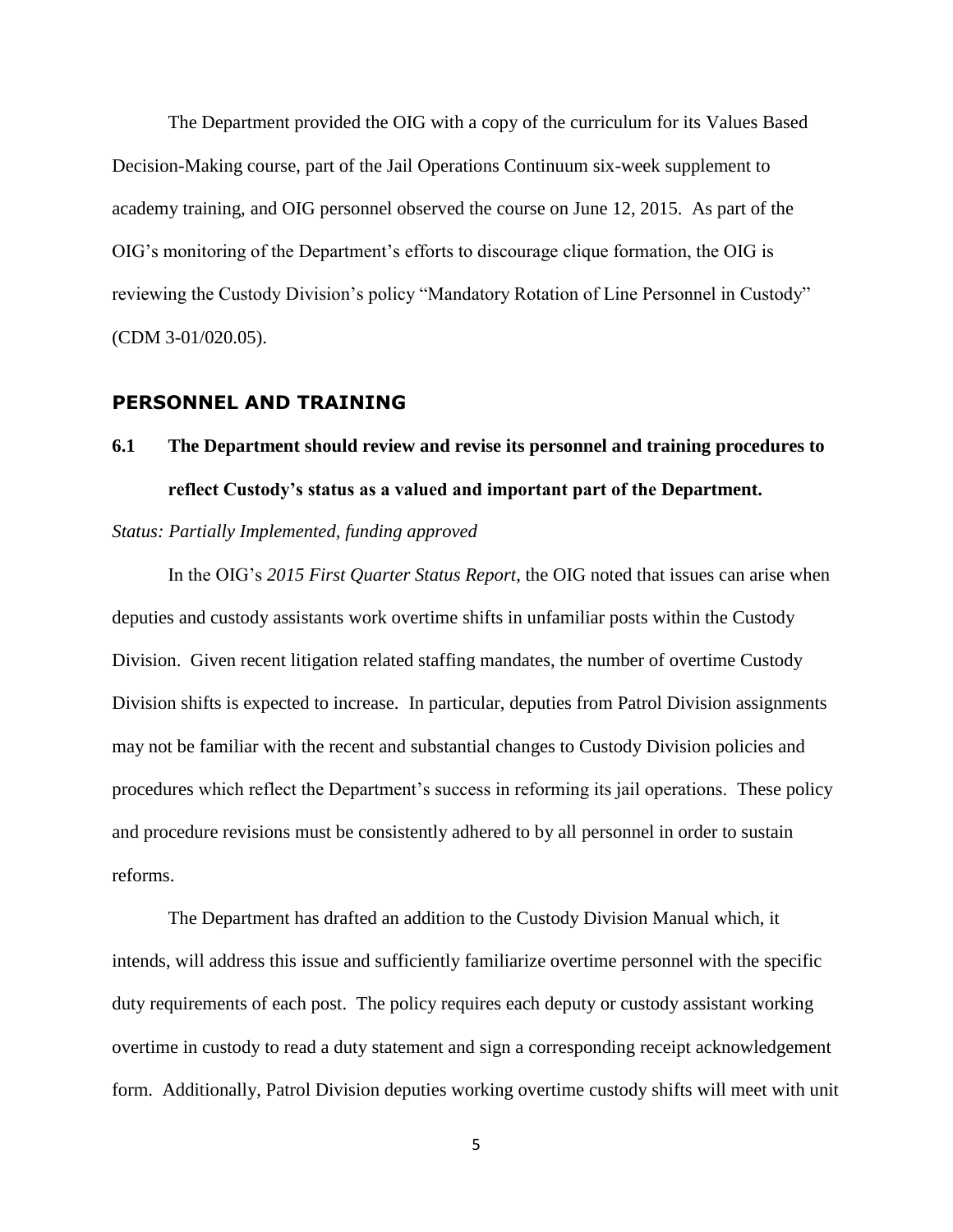commanders or training staff at the beginning of an overtime shift to discuss the performance

expectations of each post. The Department reports that the policy is currently being reviewed by

the Department's Bureau of Labor Relations and Compliance.

### **6.3 Deputies and supervisors should receive significantly more Custody specific training**

## **overseen by the Department's Leadership and Training Division.**

### *Status: Implemented, additional monitoring required*

The table below reflects the Department's reported progress in custody-specific training

including attendance counts and overall compliance percentages.

|                                                                      |      | <b>South NCCF</b> |                |      |      | East North MCJ CRDF TTCF IRC PMB |      |     |          | <b>Total</b> |
|----------------------------------------------------------------------|------|-------------------|----------------|------|------|----------------------------------|------|-----|----------|--------------|
| <b>Interacting with Mentally</b><br>I <sub>II</sub>                  | 242  | 328               | 23             | 207  | 483  | 349                              | 570  | 346 | 146      | 2694         |
| Course<br>Percentage                                                 | 99%  | 86%               | 85%            | 100% | 68%  | 84%                              | 71%  | 90% | 98%      | 87%          |
|                                                                      |      |                   |                |      |      |                                  |      |     |          |              |
| <b>Force Concepts/Ethics</b>                                         | 197  | 263               | 13             | 207  | 366  | 233                              | 402  | 290 | 103      | 2074         |
| <b>Course</b><br>Percentage                                          | 80%  | 69%               | 48%            | 100% | 51%  | 56%                              | 50%  | 76% | 69%      | 67%          |
|                                                                      |      |                   |                |      |      |                                  |      |     |          |              |
| <b>Jail Specific</b><br><b>Restraint/Critical</b><br><b>Decision</b> | 252  | 381               | 21             | 207  | 543  | 321                              | 629  | 360 | 149      | 2863         |
| <b>Course</b><br>Percentage                                          | 100% | 100%              | 78%            | 100% | 76%  | 77%                              | 79%  |     | 93% 100% | 89%          |
|                                                                      |      |                   |                |      |      |                                  |      |     |          |              |
| <b>Use of Force Investigations</b>                                   | 27   | 42                | 4              | 21   | 70   | 41                               | 61   | 37  | 14       | 317          |
| <b>Course</b><br>Percentage                                          | 100% | 100%              | 100%           | 100% | 100% | 100%                             | 100% | 90% | 88%      | 98%          |
|                                                                      |      |                   |                |      |      |                                  |      |     |          |              |
| <b>Inmate Extraction Training</b>                                    | 23   | 40                | $\overline{4}$ | 21   | 56   | 33                               | 50   | 29  | 14       | 270          |
| Course<br>Percentage                                                 | 85%  | 95%               | 100%           | 100% | 80%  | 83%                              | 82%  | 71% | 88%      | 87%          |
|                                                                      |      |                   |                |      |      |                                  |      |     |          |              |

### **6.7 The Department should utilize more custody assistants.**

*Status: Implemented*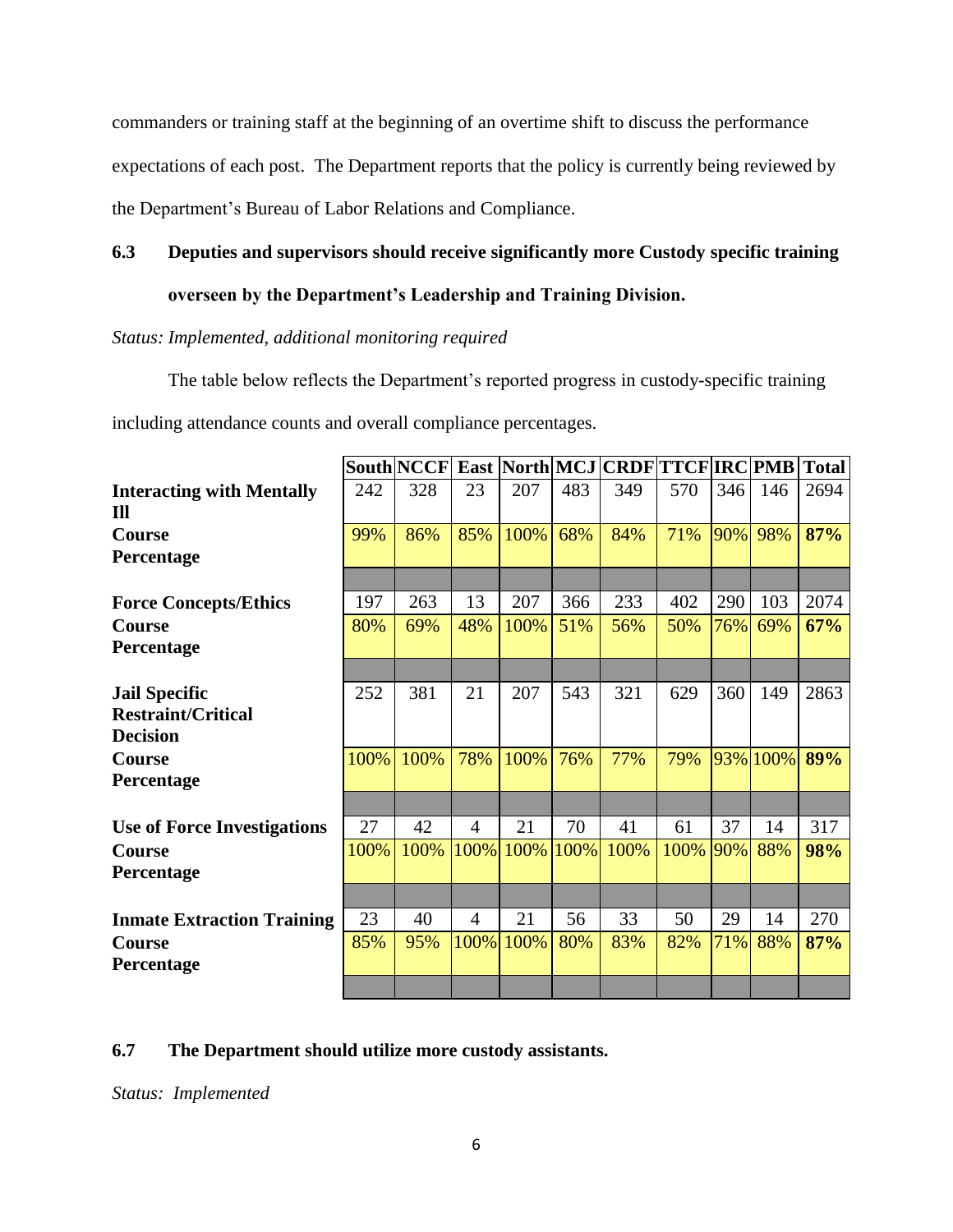The OIG previously reported that the Department has agreed to maintain a 65:35 Deputy to Custody assistant ratio. The OIG has reviewed Department data that indicates that the Department has adhered to this agreement. The OIG will spot-check the Department's on going compliance with this recommendation. This recommendation is now "Implemented, requires no further monitoring."

#### **6.10 The Department should create a separate custody division.**

*Status: Implemented, additional monitoring required* 

### **DISCIPLINE**

## **7.6 IAB should be appropriately valued and staffed by personnel that can effectively carry out the sensitive and important work of that bureau.**

*Status: Partially Implemented, funding approved*

As discussed in the OIG's *2014 Fourth Quarter Status Report*, the IAB completed its Phase II staffing, including nine IAB positions and thirteen Internal Criminal Investigations Bureau positions. The IAB will hire an Intermediate Clerk position on June 27, 2015. The Department reports that it will not activate the IAB's Phase III staffing for a final investigative team consisting of one lieutenant and six sergeant positions. Those staffing resources will instead be allocated to meet Custody Division staffing requirements mandated by *Rosas*.

## **7.14 The grievance process should be improved to include added checks and oversight.**  *Status: Partially implemented*

The Department reports that it has purchased 500 additional iPads, which were delivered on June 4, 2015. The iPads will be deployed at MCJ, TTCF and CRDF. According to DSB, despite the use of iPads, the electronic filing of a prisoner complaint still requires some manual